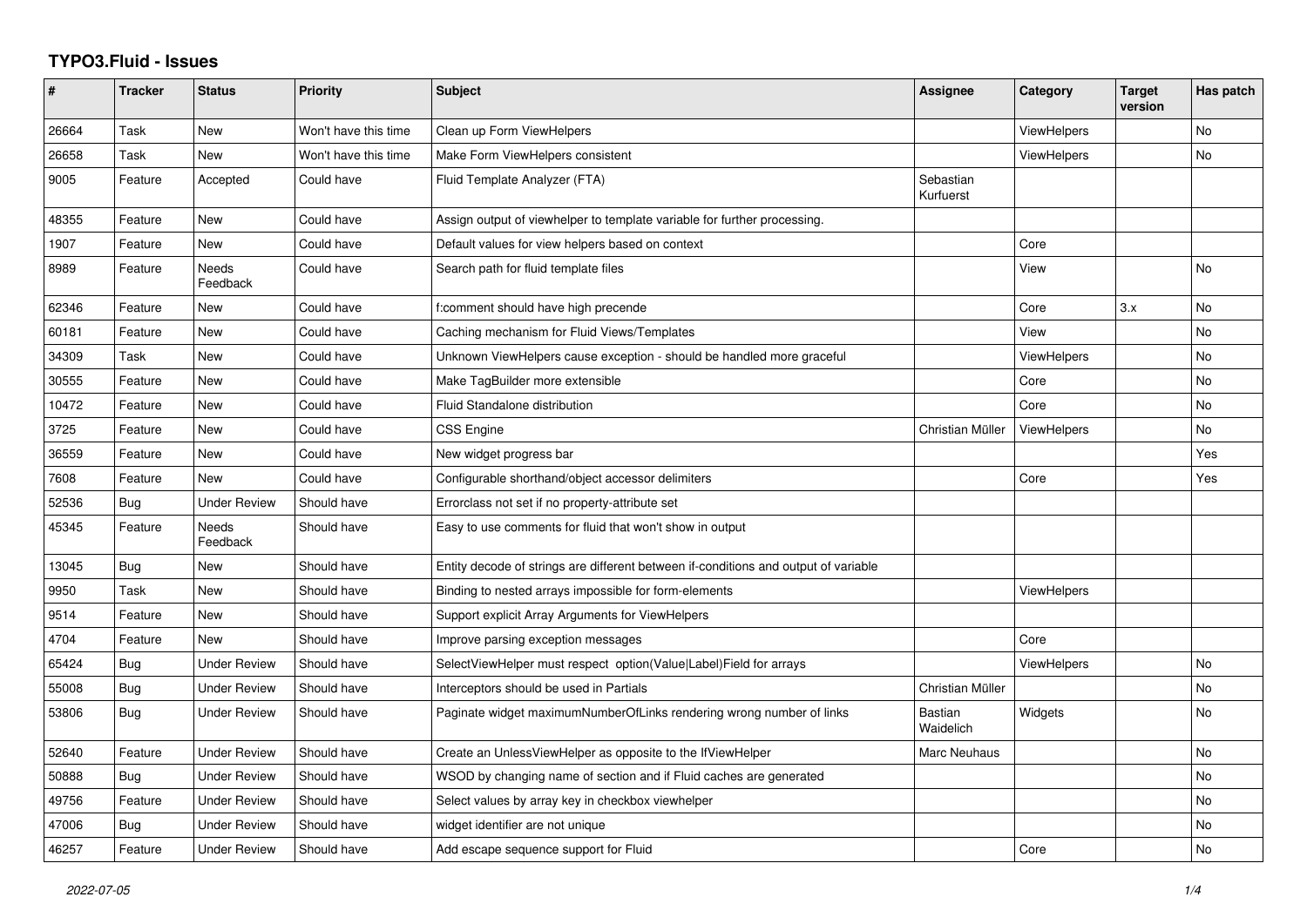| #     | <b>Tracker</b> | <b>Status</b>       | <b>Priority</b> | Subject                                                                      | <b>Assignee</b>             | Category           | <b>Target</b><br>version | Has patch |
|-------|----------------|---------------------|-----------------|------------------------------------------------------------------------------|-----------------------------|--------------------|--------------------------|-----------|
| 44234 | Bug            | <b>Under Review</b> | Should have     | selectViewHelper's sorting does not respect locale collation                 |                             | ViewHelpers        | 2.1                      | No        |
| 43346 | Feature        | Under Review        | Should have     | Allow property mapping configuration via template                            | Karsten<br>Dambekalns       | ViewHelpers        | 2.1                      | No        |
| 40998 | Bug            | <b>Under Review</b> | Should have     | Missing parent request namespaces in form field name prefix                  | Sebastian<br>Kurfuerst      | ViewHelpers        | 1.1.1                    | No        |
| 34682 | Bug            | <b>Under Review</b> | Should have     | Radio Button missing checked on validation error                             |                             | ViewHelpers        |                          | No        |
| 46289 | Bug            | Needs<br>Feedback   | Should have     | Enable Escaping Interceptor in XML request format                            |                             | View               | 2.0.1                    | No        |
| 46091 | Task           | Needs<br>Feedback   | Should have     | Show source file name and position on exceptions during parsing              |                             |                    |                          | No        |
| 36662 | Bug            | Needs<br>Feedback   | Should have     | Checked state isn't always correct when property is collection               | Kevin Ulrich<br>Moschallski | ViewHelpers        | 1.1.1                    | No        |
| 33394 | Feature        | Needs<br>Feedback   | Should have     | Logical expression parser for BooleanNode                                    | <b>Tobias Liebig</b>        | Core               |                          | No        |
| 8491  | Task           | Needs<br>Feedback   | Should have     | link.action and uri.action differ in absolute argument                       | Karsten<br>Dambekalns       | ViewHelpers        |                          | No        |
| 3291  | Feature        | Needs<br>Feedback   | Should have     | Cacheable viewhelpers                                                        |                             |                    |                          | No        |
| 28551 | Bug            | Accepted            | Should have     | (v4) backport VHTest                                                         | Sebastian<br>Kurfuerst      |                    |                          | No        |
| 5933  | Feature        | Accepted            | Should have     | Optional section rendering                                                   | Sebastian<br>Kurfuerst      | ViewHelpers        |                          | No        |
| 60271 | Feature        | New                 | Should have     | Paginate viewhelper, should also support arrays                              |                             |                    |                          | No        |
| 60003 | Feature        | New                 | Should have     | Add required-Attribute to f:form.password                                    |                             | ViewHelpers        |                          | No        |
| 58983 | Bug            | New                 | Should have     | format.date does not respect linebreaks and throws exception                 |                             |                    |                          | No        |
| 58921 | Bug            | New                 | Should have     | f:form.* VHs crash if NOT inside f:form but followed by f:form               |                             |                    |                          | No        |
| 56237 | Task           | New                 | Should have     | in-line (Condition) ViewHelpers should not evaluate on parsing               |                             |                    |                          | No        |
| 54284 | Bug            | New                 | Should have     | Default Option for Switch/Case VH                                            |                             | ViewHelpers        |                          | No        |
| 54195 | Task           | New                 | Should have     | Rename and move FormViewHelper's errorClass value, currently 'f3-form-error' | Adrian Föder                | <b>ViewHelpers</b> |                          | No        |
| 52591 | <b>Bug</b>     | New                 | Should have     | The Pagination Widget broken for joined objects                              |                             |                    |                          | No        |
| 52419 | i Bug          | New                 | Should have     | Wrong PHPDocs notation for default value inline f:translate viewhelper       |                             |                    | 2.0                      | No        |
| 51277 | Feature        | New                 | Should have     | ViewHelper context should be aware of actual file occurrence                 |                             |                    |                          | No        |
| 49600 | Bug            | New                 | Should have     | f:form tag shown as a HTML on frontend                                       |                             | ViewHelpers        |                          | No        |
| 47669 | Task           | New                 | Should have     | FormViewHelper does not define the default request method                    |                             |                    |                          | No        |
| 46545 | Feature        | New                 | Should have     | Better support for arrays in options of SelectViewHelper                     |                             |                    |                          | No        |
| 45394 | Task           | New                 | Should have     | Forwardport Unit test for standalone view                                    |                             | View               |                          | No        |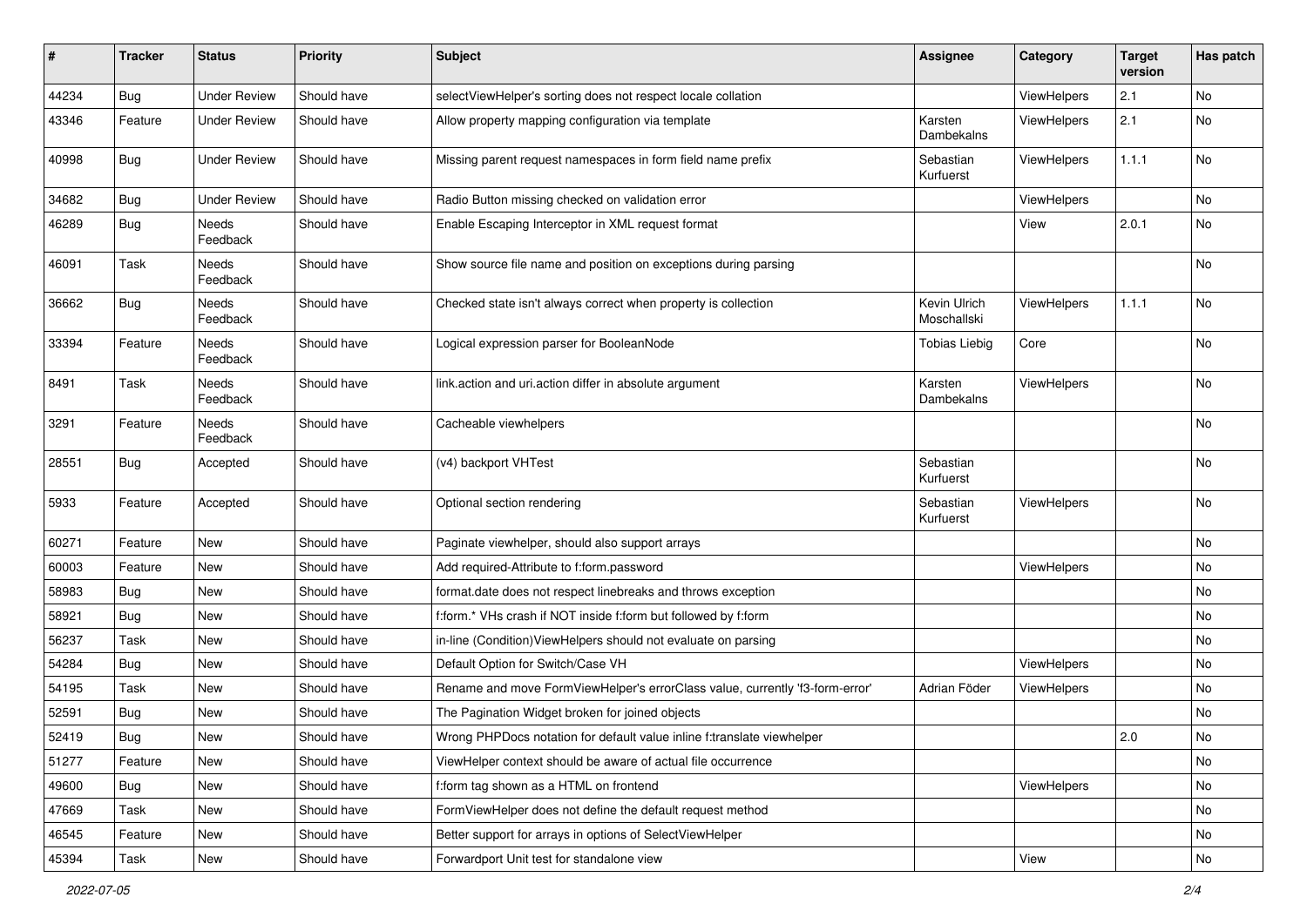| ∦     | <b>Tracker</b> | <b>Status</b>       | <b>Priority</b> | <b>Subject</b>                                                                                              | <b>Assignee</b>        | Category    | <b>Target</b><br>version | Has patch |
|-------|----------------|---------------------|-----------------|-------------------------------------------------------------------------------------------------------------|------------------------|-------------|--------------------------|-----------|
| 45153 | Feature        | New                 | Should have     | f:be.menus.actionMenuItem - Detection of the current select option is insufficient                          |                        |             |                          | <b>No</b> |
| 43072 | Task           | New                 | Should have     | Remove TOKENS for adding templates fallback in Backporter                                                   |                        | View        |                          | No        |
| 43071 | Task           | New                 | Should have     | Remove TOKENS for adding fallback teplates in B                                                             |                        |             |                          | No        |
| 42743 | Task           | New                 | Should have     | Remove inline style for hidden form fields                                                                  |                        |             |                          | No        |
| 42397 | Feature        | New                 | Should have     | Missing viewhelper for general links                                                                        |                        |             |                          | No        |
| 40081 | Feature        | New                 | Should have     | Allow assigned variables as keys in arrays                                                                  |                        |             |                          | No        |
| 39990 | Bug            | New                 | Should have     | Same form twice in one template: hidden fields for empty values are only rendered<br>once                   |                        | Core        |                          | No        |
| 39936 | Feature        | New                 | Should have     | registerTagAttribute should handle default values                                                           |                        | ViewHelpers |                          | No        |
| 38130 | Feature        | New                 | Should have     | Checkboxes and multiple select fields should have an assignable default value                               |                        |             |                          | No        |
| 37619 | <b>Bug</b>     | New                 | Should have     | Fatal Error when using variable in name attribute of Section ViewHelper                                     |                        | ViewHelpers |                          | <b>No</b> |
| 37095 | Feature        | New                 | Should have     | It should be possible to set a different template on a Fluid TemplateView inside an<br>action               | Christopher<br>Hlubek  |             |                          | No        |
| 36655 | Bug            | <b>New</b>          | Should have     | <b>Pagination Links</b>                                                                                     |                        | Widgets     |                          | <b>No</b> |
| 36410 | Feature        | New                 | Should have     | Allow templates to send arguments back to layout                                                            |                        | ViewHelpers |                          | No        |
| 33215 | Feature        | New                 | Should have     | RFC: Dynamic values in ObjectAccess paths                                                                   |                        |             |                          | No        |
| 31955 | Feature        | New                 | Should have     | f:uri.widget                                                                                                |                        | Widgets     |                          | <b>No</b> |
| 28554 | <b>Bug</b>     | New                 | Should have     | (v4) implement feature flag to disable caching                                                              |                        |             |                          | No        |
| 28553 | <b>Bug</b>     | New                 | Should have     | improve XHProf test setup                                                                                   |                        |             |                          | <b>No</b> |
| 28552 | Bug            | New                 | Should have     | (v5) write ViewHelper test for compiled run; adjust functional test to do two passes<br>(uncached & cached) |                        |             |                          | No        |
| 28550 | Bug            | New                 | Should have     | (v4) make widgets cacheable, i.e. not implement childnodeaccess interface                                   |                        |             |                          | No        |
| 28549 | Bug            | New                 | Should have     | make widgets cacheable, i.e. not implement childnodeaccess interface                                        |                        |             |                          | No        |
| 12863 | <b>Bug</b>     | New                 | Should have     | Attributes of a viewhelper can't contain a '-'                                                              | Sebastian<br>Kurfuerst | Core        |                          | No        |
| 10911 | Task           | New                 | Should have     | Tx_Fluid_ViewHelpers_Form_AbstractFormViewHelper->renderHiddenIdentityField<br>should be more reliable      |                        | ViewHelpers |                          | No        |
| 8648  | Bug            | New                 | Should have     | format.crop ViewHelper should support all features of the crop stdWrap function                             |                        | ViewHelpers |                          | No        |
| 3481  | Bug            | New                 | Should have     | Use ViewHelperVariableContainer in PostParseFacet                                                           |                        | Core        |                          | No        |
| 58862 | <b>Bug</b>     | Needs<br>Feedback   | Should have     | FormViewHelper doesn't accept NULL as value for \$arguments                                                 | Bastian<br>Waidelich   | ViewHelpers |                          | Yes       |
| 32035 | Task           | New                 | Should have     | Improve fluid error messages                                                                                |                        | Core        |                          | Yes       |
| 30937 | <b>Bug</b>     | New                 | Should have     | CropViewHelper stringToTruncate can't be supplied so it can't be easily extended                            |                        | ViewHelpers |                          | Yes       |
| 59057 | <b>Bug</b>     | <b>Under Review</b> | Must have       | Hidden empty value fields shoud be disabled when related field is disabled                                  | Bastian<br>Waidelich   | ViewHelpers |                          | No        |